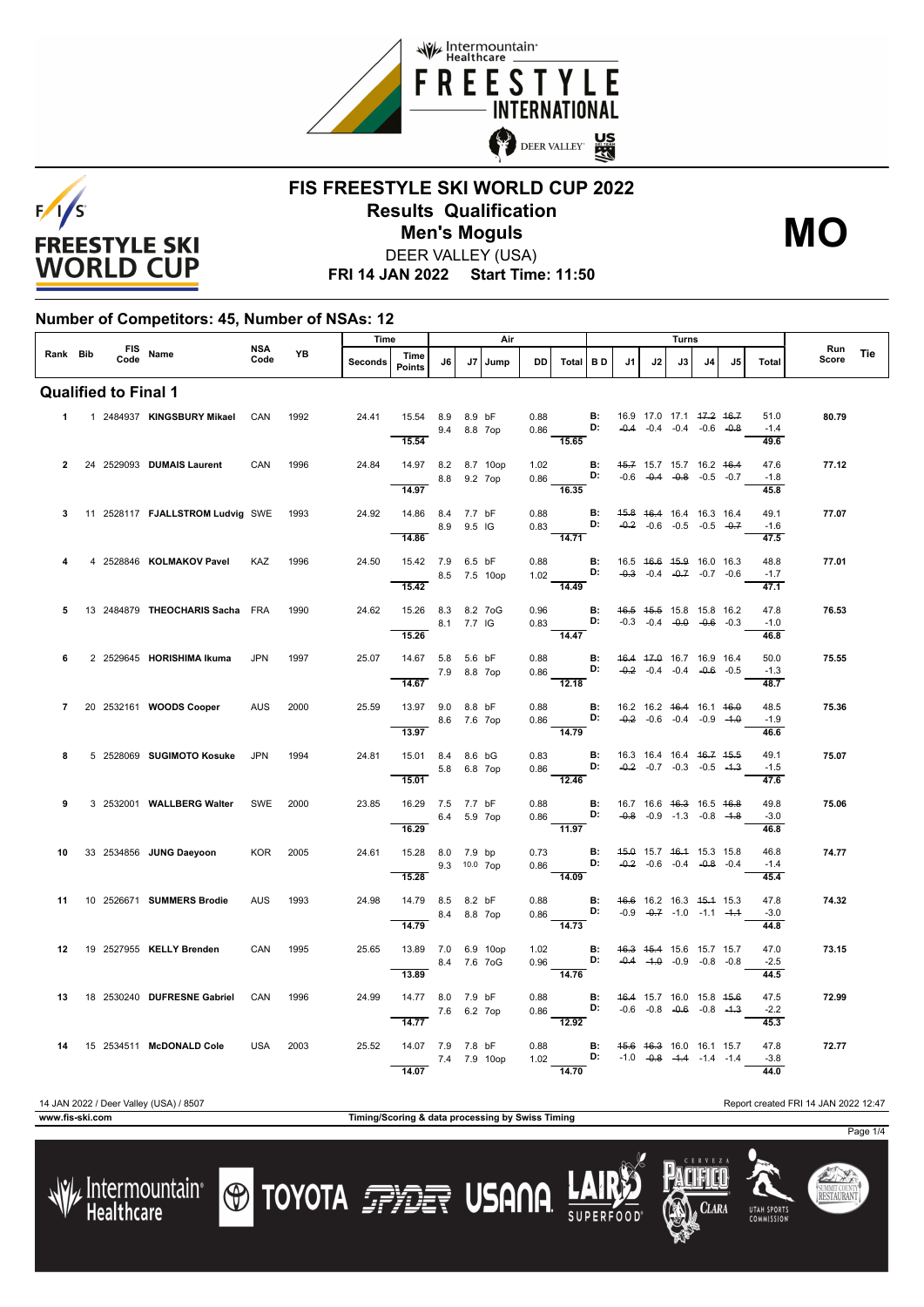



## **FIS FREESTYLE SKI WORLD CUP 2022 Results Qualification Men's Moguls MO**



**FRI 14 JAN 2022 Start Time: 11:50** DEER VALLEY (USA)

|          |                      |                                 |             | Time<br>Air |         |                                            |    |             |              |                                                                                               |                                                                                                                                              | Turns     |                                                 |    |    |                                                                           |    |                        |              |     |
|----------|----------------------|---------------------------------|-------------|-------------|---------|--------------------------------------------|----|-------------|--------------|-----------------------------------------------------------------------------------------------|----------------------------------------------------------------------------------------------------------------------------------------------|-----------|-------------------------------------------------|----|----|---------------------------------------------------------------------------|----|------------------------|--------------|-----|
| Rank Bib | Code                 | FIS Name                        | NSA<br>Code | YB          | Seconds | Time<br><b>Points</b>                      | J6 |             | J7 Jump      | DD                                                                                            | Total BD                                                                                                                                     |           | J1                                              | J2 | J3 | J <sub>4</sub>                                                            | J5 | Total                  | Run<br>Score | Tie |
| 15       |                      | 9 2528237 SALONEN Jimi          | <b>FIN</b>  | 1994        | 24.16   | 15.88<br>15.88                             |    | 4.2 5.5 7op | 6.8 7.0 10op | 1.02                                                                                          | 0.86<br>11.20                                                                                                                                | B:<br>D:  |                                                 |    |    | 15.7 16.1 <del>16.3</del> 45.0 16.2<br>$-0.5$ $-1.0$ $-0.8$ $-0.7$ $-1.2$ |    | 48.0<br>$-2.5$<br>45.5 | 72.58        |     |
|          |                      | 16 17 2485221 WILSON Bradley    | USA         | 1992        | 25.20   | 14.49 5.8 5.7 bF<br>14.49                  |    | 8.1 8.4 bG  |              | 0.88                                                                                          | 0.83 <b>D:</b> $-1.0$ $-0.8$ $-0.8$ $-0.8$ $-1.0$<br>11.90                                                                                   |           | <b>B</b> : 16.2 16.2 4 <del>5.7</del> 46.5 16.2 |    |    |                                                                           |    | 48.6<br>$-2.6$<br>46.0 | 72.39        |     |
|          | <b>Not Qualified</b> |                                 |             |             |         |                                            |    |             |              |                                                                                               |                                                                                                                                              |           |                                                 |    |    |                                                                           |    |                        |              |     |
|          |                      | 17 43 2531950 FENELEY William   | <b>GBR</b>  | 1999        | 25.75   | 13.76 8.5 7.8 bF<br>13.76                  |    | 9.6 9.7 bp  |              | 0.88 <b>B:</b> 15.5 14.7 15.4 15.1 15.5 0.73 <b>D:</b> -0.5 -0.6 -2.0 -0.5 -0.5               | $\overline{14.21}$                                                                                                                           |           |                                                 |    |    |                                                                           |    | 46.0<br>$-1.6$<br>44.4 | 72.37        |     |
| 18       |                      | 16 2532641 ELOFSSON Oskar       | SWE         | 1998        | 25.89   | 13.58 7.2 7.7 bF                           |    | 8.5 8.6 bp  |              | 0.88                                                                                          | 0.73 $D:$ $-0.5$ $-0.8$ $-0.5$ $-0.6$ $-1.3$                                                                                                 | <b>B:</b> | 16.0 15.8 <del>16.2</del> <del>15.6</del> 15.8  |    |    |                                                                           |    | 47.6<br>$-1.9$         | 72.06        |     |
| 19       |                      | 23 2531671 <b>MATSUDA So</b>    | <b>JPN</b>  | 1999        | 25.08   | 13.58<br>14.65 9.3 9.1 bG<br>7.7 6.8 7op   |    |             |              |                                                                                               | 12.78<br>0.83 <b>B:</b> 45.2 15.4 46.4 15.3 15.2<br>$0.86$ $\frac{D:}{13.86}$ $\frac{-0.5}{13.86}$ $-0.8$ $-1.1$ $\frac{-1.1}{1.1}$ $-1.1$ . |           |                                                 |    |    |                                                                           |    | 45.7<br>45.9<br>$-3.0$ | 71.41        |     |
| 20       |                      | 38 2531292 ANDRINGA Jesse       | <b>USA</b>  | 1997        | 25.49   | 14.65<br>14.11 7.4 7.0 7op<br>7.0 7.2 7oG  |    |             |              | $0.86$ B:<br>0.96 D:                                                                          |                                                                                                                                              |           | 46.5 16.0 16.5 45.8 16.4                        |    |    | $-1.6$ $-1.4$ $-1.7$ $-1.9$ $-1.8$                                        |    | 42.9<br>48.9<br>$-4.7$ | 71.31        |     |
| 21       |                      | 27 2532799 BOURDETTE Marius FRA |             | 1999        | 25.09   | 14.11<br>14.64 7.6 6.7 bF<br>7.4 8.7 bp    |    |             |              | 0.88                                                                                          | 13.00<br>0.73 <b>D:</b> $-0.0$ -0.6 -0.6 -0.7 -1.0                                                                                           |           | <b>B:</b> 45.2 15.4 15.6 15.4 46.3              |    |    |                                                                           |    | 44.2<br>46.4<br>$-1.9$ | 71.30        |     |
| 22       |                      | 35 2529411 ELOFSSON Felix       | SWE         | 1995        | 25.23   | 14.64<br>14.45 6.5 6.5 7op                 |    | 6.7 5.5 7oG |              | 0.86                                                                                          | $\frac{1}{12.16}$<br>$0.96$ D:                                                                                                               | <b>B:</b> | 16.0 15.9 16.3 <del>15.9</del> 16.4             |    |    | $-0.5$ $-0.9$ $-4.2$ $-1.0$ $-1.1$                                        |    | 44.5<br>48.2<br>$-3.0$ | 71.09        |     |
| 23       |                      | 26 2532044 MOUILLE Thibaud      | <b>FRA</b>  | 1999        | 26.26   | 14.45<br>13.08 6.8 6.2 10op                |    | 9.5 9.5 bG  |              |                                                                                               | 11.44<br>1.02 <b>B</b> : 45.4 15.4 15.4 15.4 15.4<br>0.83 <b>D:</b> -0.8 -4.0 -0.8 -0.9 -1.0                                                 |           |                                                 |    |    |                                                                           |    | 45.2<br>46.2<br>$-2.7$ | 71.08        |     |
|          |                      | 24 14 2527085 WALCZYK Dylan     | <b>USA</b>  | 1993        | 25.58   | 13.08<br>13.99 7.4 7.5 bG                  |    | 5.4 5.5 7op |              |                                                                                               | 14.50<br>0.83 <b>B:</b> 46.6 45.8 16.4 15.8 16.3<br>0.86 <b>D:</b> $-0.6$ -1.2 -0.7 -0.6 -1.0                                                |           |                                                 |    |    |                                                                           |    | 43.5<br>48.5<br>$-2.3$ | 71.05        |     |
| 25       |                      | 40 2528035 PENTTALA Olli        | <b>FIN</b>  | 1995        | 25.29   | $\overline{13.99}$<br>14.37 7.0 7.2 7op    |    |             | 6.8 7.0 10op |                                                                                               | 10.86<br>0.86 <b>B</b> : 15.4 <del>14.5</del> 15.8 <del>15.8</del> 15.7<br>1.02 <b>D:</b> -0.5 -1.4 -1.2 - <del>1.8</del> -1.2               |           |                                                 |    |    |                                                                           |    | 46.2<br>46.9<br>$-3.8$ | 70.61        |     |
| 26       |                      | 22 2528086 MATHESON James AUS   |             | 1995        | 25.59   | 14.37<br>13.97 7.8 7.0 bF                  |    | 6.5 6.9 7op |              |                                                                                               | $\overline{13.14}$<br>0.88 <b>B:</b> 4 <del>5.0</del> 15.7 15.9 15.7 46.2<br>0.86 <b>D:</b> $-1.3$ $-0.5$ $-1.2$ $-1.1$ $-1.5$               |           |                                                 |    |    |                                                                           |    | 43.1<br>47.3<br>$-3.6$ | 69.94        |     |
| 27       |                      | 49 2528624 SUIRE Martin         | <b>FRA</b>  | 1996        | 25.18   | 13.97<br>14.52 7.8 6.9 7oG                 |    |             |              | 0.96                                                                                          | 12.27<br>0.86 <b>D:</b> $-1.0$ $-1.2$ $-1.6$ $-1.0$ $-2.1$                                                                                   |           | <b>B:</b> 44.3 15.8 15.2 15.5 45.9              |    |    |                                                                           |    | 43.7<br>46.5<br>$-3.8$ | 69.42        |     |
|          |                      |                                 |             |             |         | 14.52                                      |    | 5.7 6.3 7op |              |                                                                                               | $-12.20$                                                                                                                                     |           |                                                 |    |    |                                                                           |    | 42.7                   |              |     |
| 28       |                      | 25 2528644 KOBER Jordan         | <b>CAN</b>  | 1996        | 24.88   | 14.92 7.6 6.7 7op<br>7.4 7.3 7 og<br>14.92 |    |             |              | 0.80 <b>B:</b> $46-2$ 14.9 15.3 44.0 15.6<br>0.96 <b>D:</b> -1.5 -1.5 -4.9 -4.2 -1.7<br>13.19 |                                                                                                                                              |           | <b>B:</b> 46.2 14.9 15.3 44.0 15.6              |    |    |                                                                           |    | 45.8<br>$-4.7$<br>41.1 | 69.21        |     |

14 JAN 2022 / Deer Valley (USA) / 8507 Report created FRI 14 JAN 2022 12:47



**O TOYOTA FRIET USANA** 







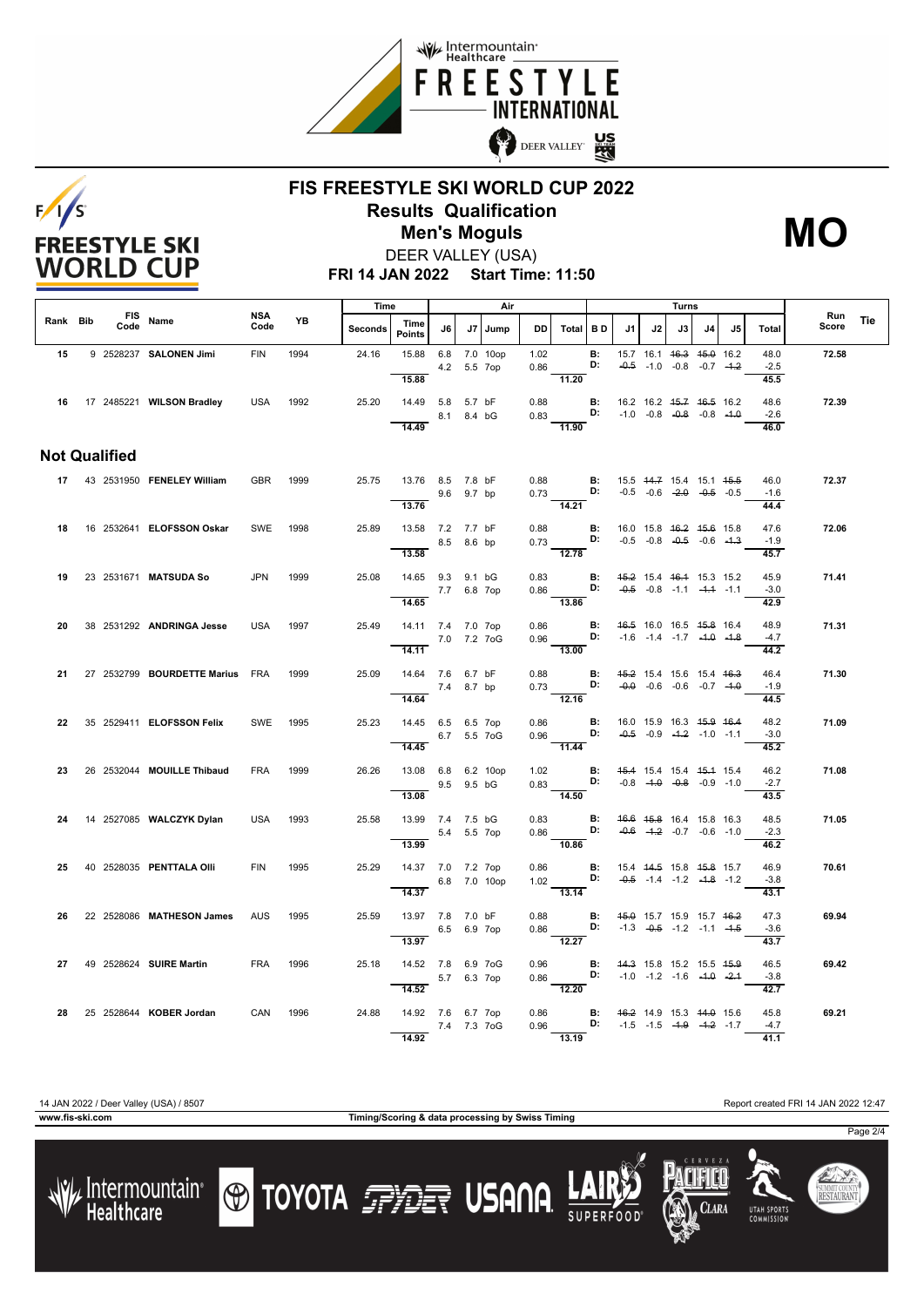



## **FIS FREESTYLE SKI WORLD CUP 2022 Results Qualification Men's Moguls MO**



**FRI 14 JAN 2022 Start Time: 11:50** DEER VALLEY (USA)

|          |                    |                                           | Time<br>Air        |      |         |                             |                   |        |             | Turns        |                            |                 | Run                                                                                              |    |    |                                                                                       |    |                                     |            |            |
|----------|--------------------|-------------------------------------------|--------------------|------|---------|-----------------------------|-------------------|--------|-------------|--------------|----------------------------|-----------------|--------------------------------------------------------------------------------------------------|----|----|---------------------------------------------------------------------------------------|----|-------------------------------------|------------|------------|
| Rank Bib | <b>FIS</b><br>Code | Name                                      | <b>NSA</b><br>Code | YB   | Seconds | Time<br><b>Points</b>       | J6                | J7     | Jump        | DD           | Total BD                   |                 | J1                                                                                               | J2 | J3 | J <sub>4</sub>                                                                        | J5 | Total                               | Score      | <b>Tie</b> |
| 29       |                    | 39 2530541 GERKEN SCHOFIELD GBR<br>Thomas |                    | 1998 | 25.46   | 14.15<br>14.15              | 6.2<br>7.9 8.5 bG | 6.2 bF |             | 0.88<br>0.83 | 12.25                      | <b>B:</b><br>D: |                                                                                                  |    |    | 15.0 43.7 45.6 14.9 15.2<br>$-0.2$ $-0.6$ $-0.8$ $-0.9$ $-4.4$                        |    | 45.1<br>$-2.3$<br>42.8              | 69.20      |            |
| 30       |                    | 36 2532713 LEWIS Alex                     | <b>USA</b>         | 1999 | 25.83   | 13.66 5.8 6.7 10op<br>13.66 | 7.0 6.9 7op       |        |             | 1.02<br>0.86 | 12.34                      | <b>B:</b><br>D: | 15.4 44.4 15.0 15.4 45.7                                                                         |    |    | $-4.8$ $-1.6$ $-1.1$ $-0.7$ $-1.8$                                                    |    | 45.8<br>$-4.5$<br>41.3              | 67.30      |            |
| 31       |                    | 50 2527360 PENTTALA Jussi                 | <b>FIN</b>         | 1993 | 25.32   | 14.33 7.5 6.3 7oG<br>14.33  | 6.6 6.3 7op       |        |             | 0.96<br>0.86 | 12.16                      | <b>B:</b><br>D: |                                                                                                  |    |    | 15.5 45.2 15.4 15.4 45.8<br>$-2.0$ $-4.3$ $-2.0$ $-1.8$ $-2.3$                        |    | 46.3<br>$-5.8$<br>40.5              | 66.99      |            |
| 32       |                    | 30 2529656 HEDRICK Joel                   | <b>USA</b>         | 1997 | 24.20   | 15.82  4.7  5.4 bF<br>15.82 | 5.0 5.5 7op       |        |             | 0.88<br>0.86 | 8.95                       | В:<br>D:        |                                                                                                  |    |    | 46.4 45.7 15.9 16.3 16.0<br>$-2.8$ $-4.8$ $-2.3$ $-1.8$ $-3.4$                        |    | 48.2<br>$-6.9$<br>41.3              | 66.07      |            |
| 33       |                    | 37 2535572 JEANNESSON Mateo GBR           |                    | 2004 | 26.71   | 12.49 7.2 7.0 bF<br>12.49   | 7.0 6.9 7op       |        |             | 0.88<br>0.86 | 12.22                      | <b>B:</b><br>D: |                                                                                                  |    |    | 44.0 14.3 45.2 14.6 15.1<br>$-0.9$ $-1.0$ $-0.9$ $-0.9$ $-4.2$                        |    | 44.0<br>$-2.8$<br>41.2              | 65.91      |            |
| 34       |                    | 48 2533386 VIERELA Severi                 | <b>FIN</b>         | 2001 | 24.83   | 14.98 3.4 2.2 7o<br>14.98   | 4.9 5.1 bp        |        |             | 0.83         | $0.73$ D:<br>$-5.96$       | <b>B:</b>       |                                                                                                  |    |    | 13.8 43.5 13.9 15.0 45.8<br>$-4.2$ $-1.4$ $-1.6$ $-1.6$ $-4.6$                        |    | 42.7<br>$-4.6$<br>38.1              | 59.04      |            |
| 35.      |                    | 29 2534001 KARJALAINEN<br>Rasmus          | <b>FIN</b>         | 2002 | 27.66   | 11.22 6.0 5.4 7op<br>11.22  | 7.5 6.6 IG        |        |             | 0.86         | 0.83<br>$\overline{10.74}$ |                 | <b>B:</b> 43.8 13.8 14.5 44.8 13.8<br>D: $-9.0$ $-6.4$ $-8.4$ $-5.7$ $-8.4$                      |    |    |                                                                                       |    | 42.1<br>$-23.2$<br>18.9             | 40.86      |            |
| 36.      |                    | 28 2533687 AHVENAINEN Akseli FIN          |                    | 2002 | 29.31   | 9.03  4.6  5.9 bF<br>9.03   | 5.7 6.9 bp        |        |             | 0.88         | $\overline{9.21}$          | <b>B:</b><br>D: |                                                                                                  |    |    | 14.2 14.7 <del>12.0</del> 15.0 <del>15.4</del><br>$-7.8$ $-9.2$ $-43.2$ $-8.6$ $-9.5$ |    | 43.9<br>$-27.3$<br>16.6             | 34.84      |            |
| 37       |                    | 52 2534140 WENDLER Landon                 | <b>USA</b>         | 2000 | 31.60   | 5.98 6.9 6.0 7op<br>5.98    |                   |        | 4.9 6.9 7oG | 0.86         | 0.96<br>$-11.20$           | В:              | 15.0 <del>15.1</del> <del>14.5</del> 14.7 15.1<br><b>D:</b> $-10.2$ $-8.4$ $-11.3$ $-8.9$ $-8.5$ |    |    |                                                                                       |    | 44.8<br>$-27.6$<br>17.2             | 34.38      |            |
| 38       |                    | 44 2530808 BELLUCCI Massimo ITA           |                    | 1999 | 24.88   | 14.92 7.5 6.0 bF<br>14.92   | $1.0$ $1.9$ T     |        |             | 0.88<br>0.38 | 6.49                       | <b>B:</b>       | 13.4 11.8 9.5 44.3 11.5<br><b>D:</b> $-10.2$ $-9.5$ $-16.6$ $-13.8$ $-9.4$                       |    |    |                                                                                       |    | 36.7<br>$-33.5$<br>$\overline{3.2}$ | 24.61      |            |
|          |                    | 31 2537625 LEE Yoon Seung                 | <b>KOR</b>         | 2006 |         |                             |                   |        |             |              |                            |                 |                                                                                                  |    |    |                                                                                       |    |                                     | <b>DNF</b> |            |
|          |                    | 46 2526517 ESCOBAR Jules                  | <b>FRA</b>         | 1994 |         |                             |                   |        |             |              |                            |                 |                                                                                                  |    |    |                                                                                       |    |                                     | <b>DNF</b> |            |
|          |                    | 47 2531178 SUIKKARI Johannes FIN          |                    | 1996 |         |                             |                   |        |             |              |                            |                 |                                                                                                  |    |    |                                                                                       |    |                                     | <b>DNF</b> |            |
|          |                    | 53 2534116 CROCKETT Jackson USA           |                    | 2002 |         |                             |                   |        |             |              |                            |                 |                                                                                                  |    |    |                                                                                       |    |                                     | <b>DNF</b> |            |
|          |                    | 6 2530514 CAVET Benjamin                  | FRA                | 1994 |         |                             |                   |        |             |              |                            |                 |                                                                                                  |    |    |                                                                                       |    |                                     | <b>DNS</b> |            |

/ Intermountain<br>Healthcare

**www.fis-ski.com Timing/Scoring & data processing by Swiss Timing**

**TOYOTA FELLER USANA** 

14 JAN 2022 / Deer Valley (USA) / 8507 Report created FRI 14 JAN 2022 12:47

CLARA

**UTAH SPORT** 

Page 3/4

SUMMIT COUNT<br>**RESTAURAN**T